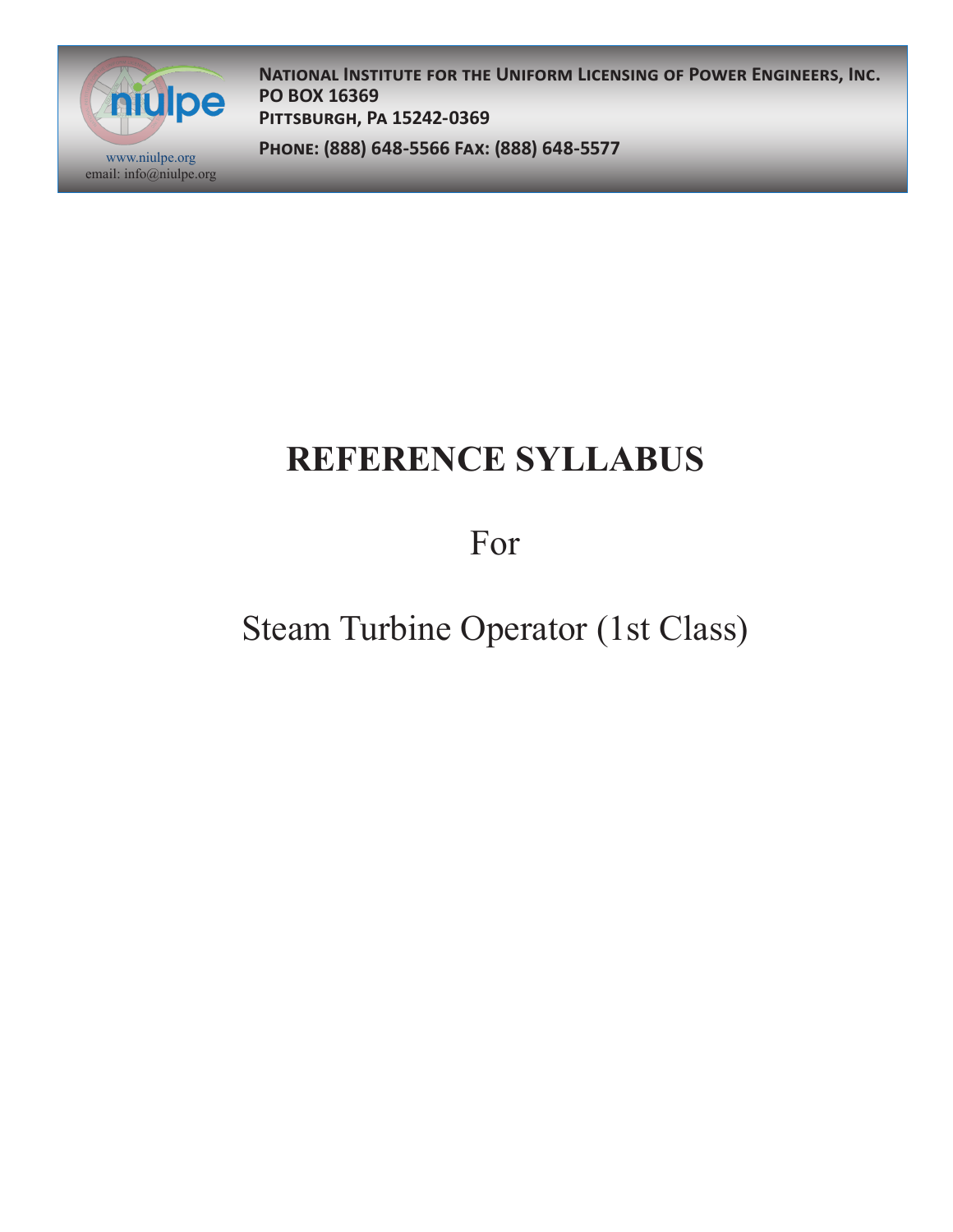

#### **STEAM TURBINE OPERATOR (1ST CLASS) Syllabus**

### **Introduction**

This Syllabus is intended to assist candidates studying for the Steam Turbine Operator Examination.

#### **Recommended Study Program:**

It is recommended that, before undertaking this examination, the candidate completes Power Engineering Course of study, offered through a recognized and approved technical institute or training provider which addresses the Syllabus Outline.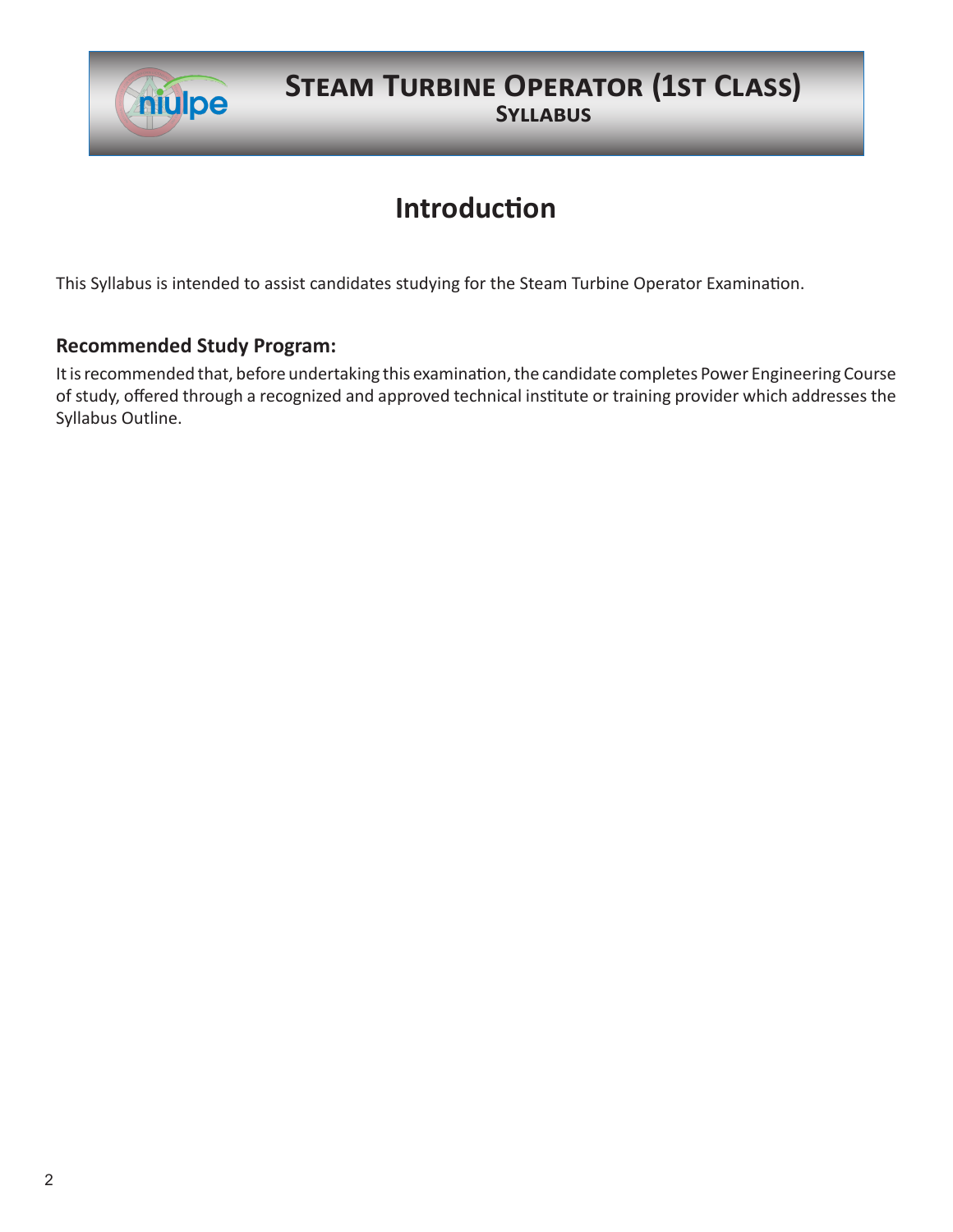

### **Steam Turbine Operator (1st Class) Syllabus**

Reference Syllabus for Steam Turbine Operator (1st Class) Examination Candidates

**Topic 1 Steam Turbine Theory and Construction Topic 2 Steam Turbine Auxiliaries and Control Topic 3 Steam Turbine Operation and Maintenance Topic 4 Steam Condensers Topic 5 Lubrication Topic 6 Piping Topic 7 Rotating Equipment Maintenance Topic 8 Rotating Equipment Monitoring**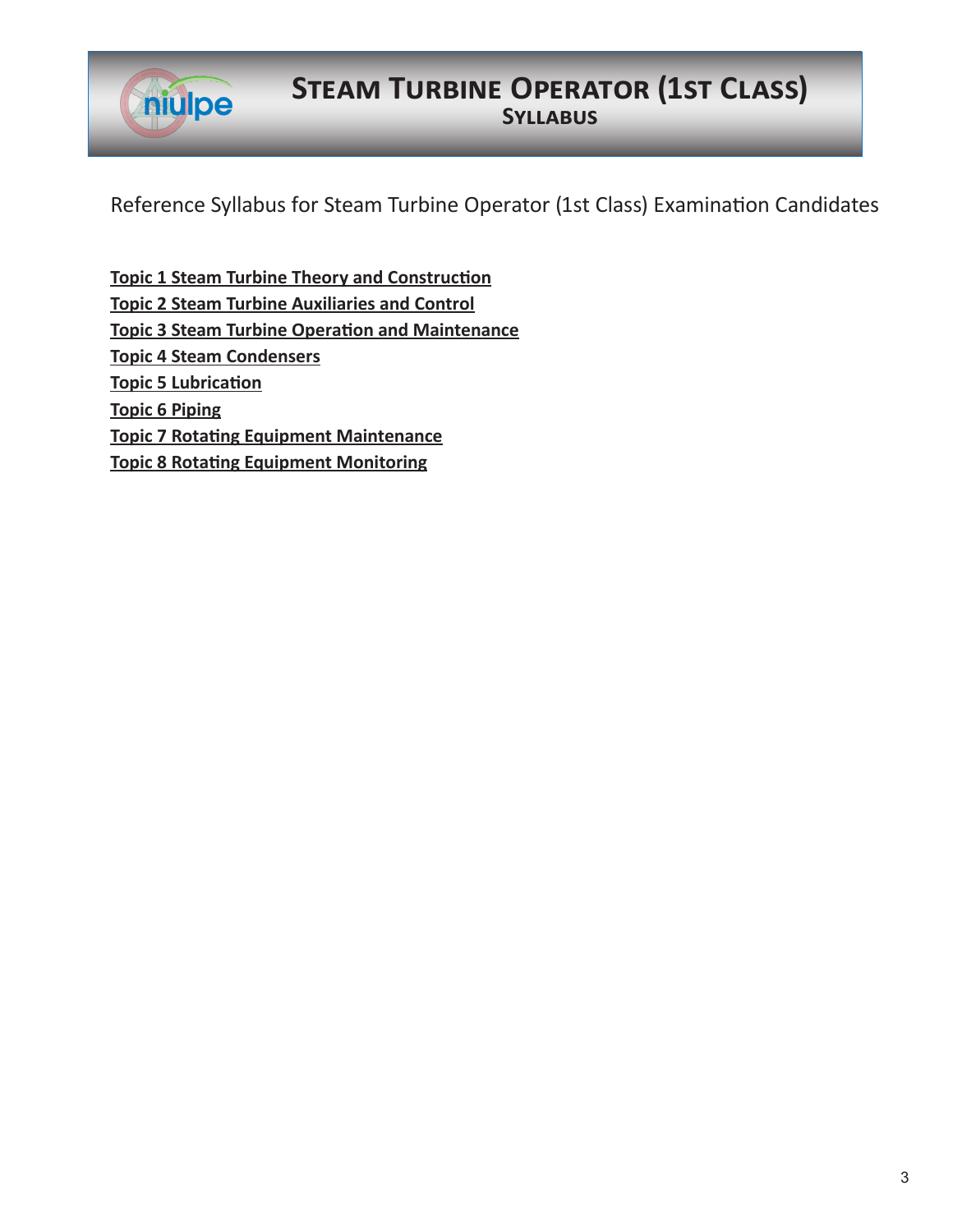

# **REFERENCE SYLLABUS**

## For

# Steam Turbine Operator (2nd Class)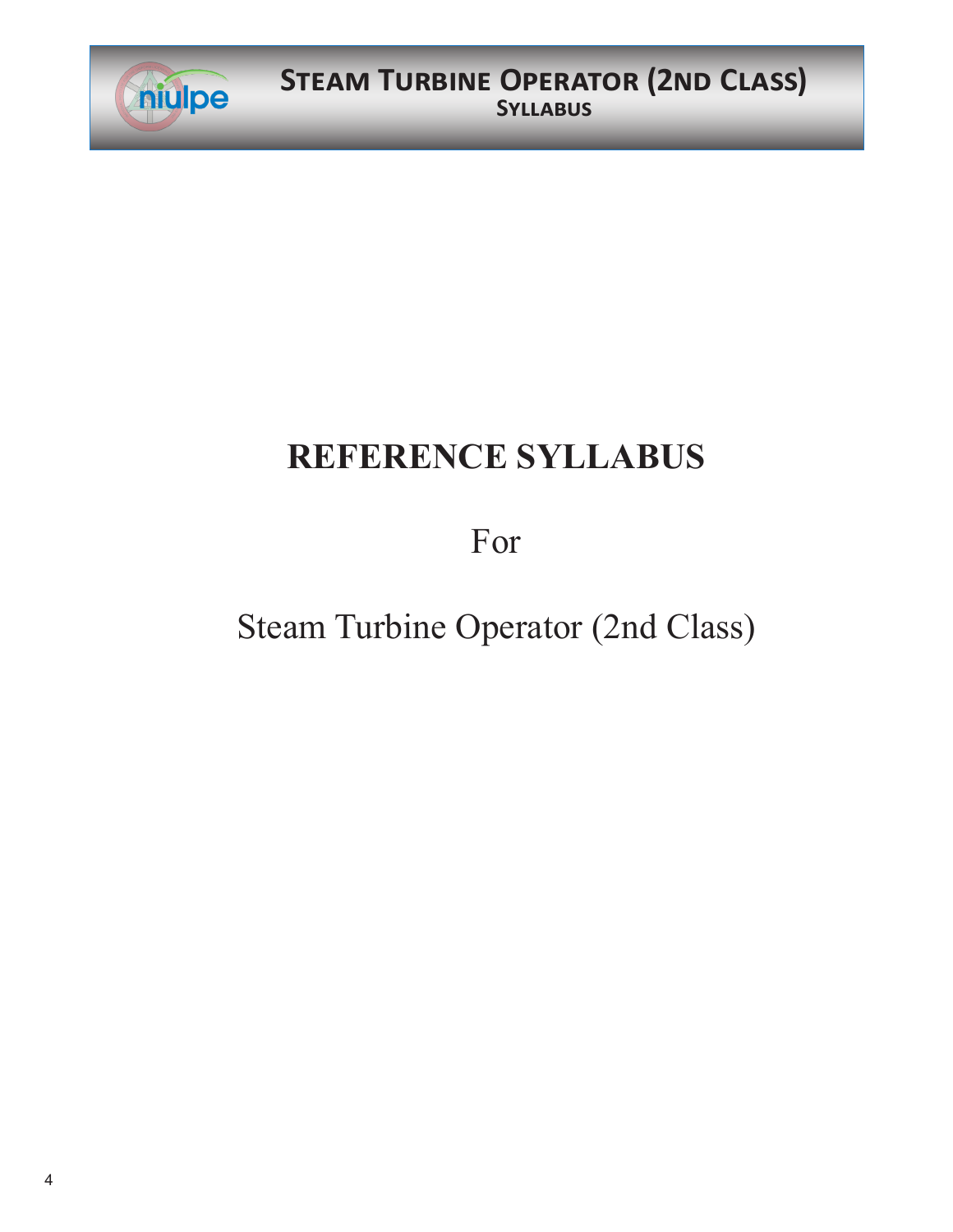

### **STEAM TURBINE OPERATOR (2ND CLASS) Syllabus**

### **Introduction**

This Curriculum is intended to assist candidates studying for the Steam Turbine Operator (2nd Class) Examination.

#### **Recommended Study Program:**

It is recommended that, before undertaking this examination, the candidate completes Power Engineering Course of study, offered through a recognized and approved technical institute or training provider which addresses the Syllabus - Curriculum Outline.